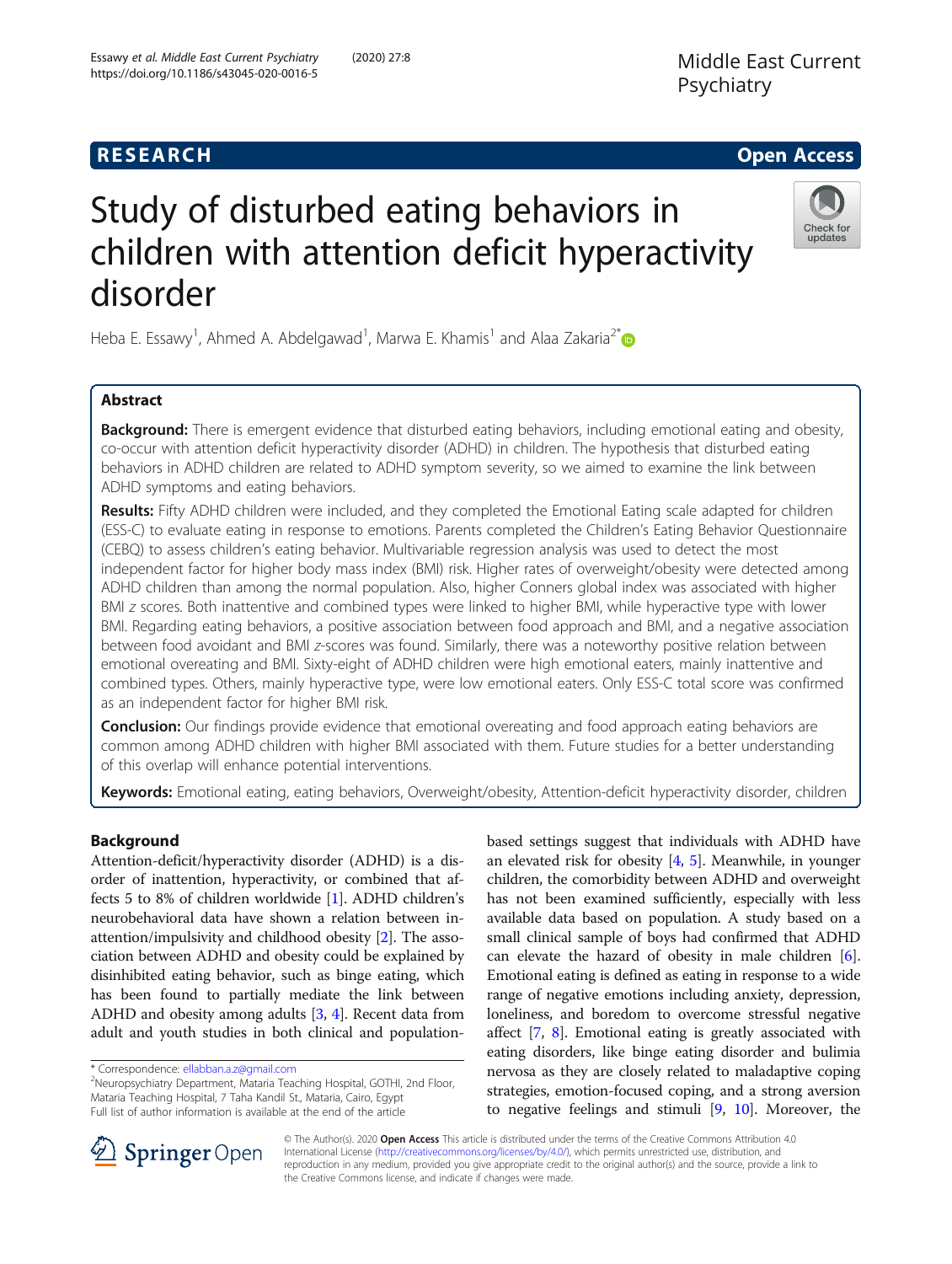potential role of disturbed eating behaviors like emotional overeating, binge eating, loss of control (LOC) overeating and bulimic behaviors to the prevalence of obesity among ADHD patients was highlighted in some studies [\[11,](#page-11-0) [12](#page-11-0)].

Although it may be difficult to fully decipher the direction of the association between ADHD, eating patterns and obesity; in-depth understanding of this association can not only help preventative efforts for weight gain and obesity, but can also support our understanding of the risk mechanisms. We hypothesized that disturbed eating behaviors in children diagnosed with ADHD are related to ADHD symptom profile and severity. This study aimed to distinguish different eating behaviors and abnormal emotional eating in children with ADHD and detect the link between ADHD symptoms profile and disturbed eating behaviors in children. Also, we aimed to assess the relation between ADHD and overweight/ obesity.

#### Methods

#### Study population

This is a cross-sectional observational study, which was conducted on 50 Egyptian children, with a clinical diagnosis of ADHD according to DSM-V criteria [[13\]](#page-11-0). The sample size was assessed by a professor of medical statistics at the Community Department, Faculty of Medicine, Ain Shams University. They were randomly recruited from Mataria Teaching Hospital Psychiatry outpatient clinic between May 2018 and April 2019. During this period, 134 ADHD children were seen; we include 50 patients who met inclusion criteria, and other 84 patients were excluded according to the following criteria.

We included patients aged between 6 and 12 years, from both sexes, with average IQ assessed by the Wechsler-Bellevue Intelligence Scale for Children (WISC) Arabic version [\[14](#page-11-0)]. BMI was calculated by measuring body weight in kilograms divided by the square of the person's height in meters ( $\text{kg/m}^2$ ), and then was classified according to standard WHO BMI-z percentile for age and sex. We excluded patients with any medical or psychiatric comorbidities other than ADHD using the mini international neuropsychiatric interview for children and adolescents (MINI KID) Arabic version [\[15](#page-11-0)]. Any patients on medications for ADHD were excluded, as these medications could affect their body weight. Also, history of family eating disorders was excluded. Family dynamics were assessed using pre-prepared questioner assessing the flowing items (age, level of education, occupation, BMI, parenting style, and reaction to eating behaviors of parents, also housing, and family eating habits).

## ADHD test

We used The Conners' Parent Rating Scale Revised-Long version Arabic version [[16\]](#page-11-0). It is an 80-item questionnaire to be completed by parents for the rating of ADHD symptoms in children. In our study, the Conners scale was used to assess patients' symptoms severity and categorize them into mild, moderate or severe ADHD. Also, cases were sub-grouped according to ADHD types into predominantly hyperactive ADHD, predominantly inattentive and combined type of ADHD.

#### Emotional eating

We used The Emotional Eating Scale adapted for Children and Adolescents (EES-C) [\[9](#page-11-0)]. It was adapted from the EES for adults to assess the children. The EES is a 25-item self-report measure used to evaluate the impulse to cope with negative affect by eating. The EES-C produces four subscales reflecting a desire to eat in response to different emotions: (1) anger, anxiety, and frustration (EESC-AAF), (2) depressive symptoms (EESC-D), (3) feeling unsettled (EESC-U), and (4) happiness (EESC-H). During this study, we needed to categorize EES-C into low and high emotional eating, so we used a median split as done previously in the construct validity of the scale [[17](#page-11-0)]. We found that 22.6 is the median split in this study, according to it, we categorized scores below it as low emotional eaters and scores above as high emotional eaters.

#### Eating behavior

We used Children's Eating Behavior Questionnaire (CEBO), designed for the use with children  $[18]$  $[18]$  $[18]$ . It is a 35-items parent-report (mothers in our study) tool for assessment of eight dimensions of eating style in children. They included food approaching behaviors (responsiveness to food, enjoyment of food, emotional overeating, and desire for drinks) and food avoiding behaviors (slowness in eating, food fussiness, emotional undereating, and satiety responsiveness). During this study, we used the results of this score to categorize our subjects into food approaching or food avoidant as done during the validation of the score [\[19](#page-11-0)].

In both EES-C and CEBQ, subjects responded to each item of the scale on a 5-point Likert scale from 1 to 5 (1 = never, 2 = rarely, 3 = sometimes,  $4 =$  often,  $5 =$  always).

#### Study proper

Face to face clinical interview was conducted with each child and parent to build up a rapport and to ensure inclusion criteria for the patient.

Each participant of the study was subjected to the following tools: (a) WISC to test IQ, (b) MINI-KID for diagnosis of ADHD, (c) Conners scale for rating of symptoms of ADHD, (d) CEBQ for assessment of eating behaviors, (e) EES-C for assessment of emotional eating, and (f) measurement of body weight, height, and body mass index (BMI) calculation.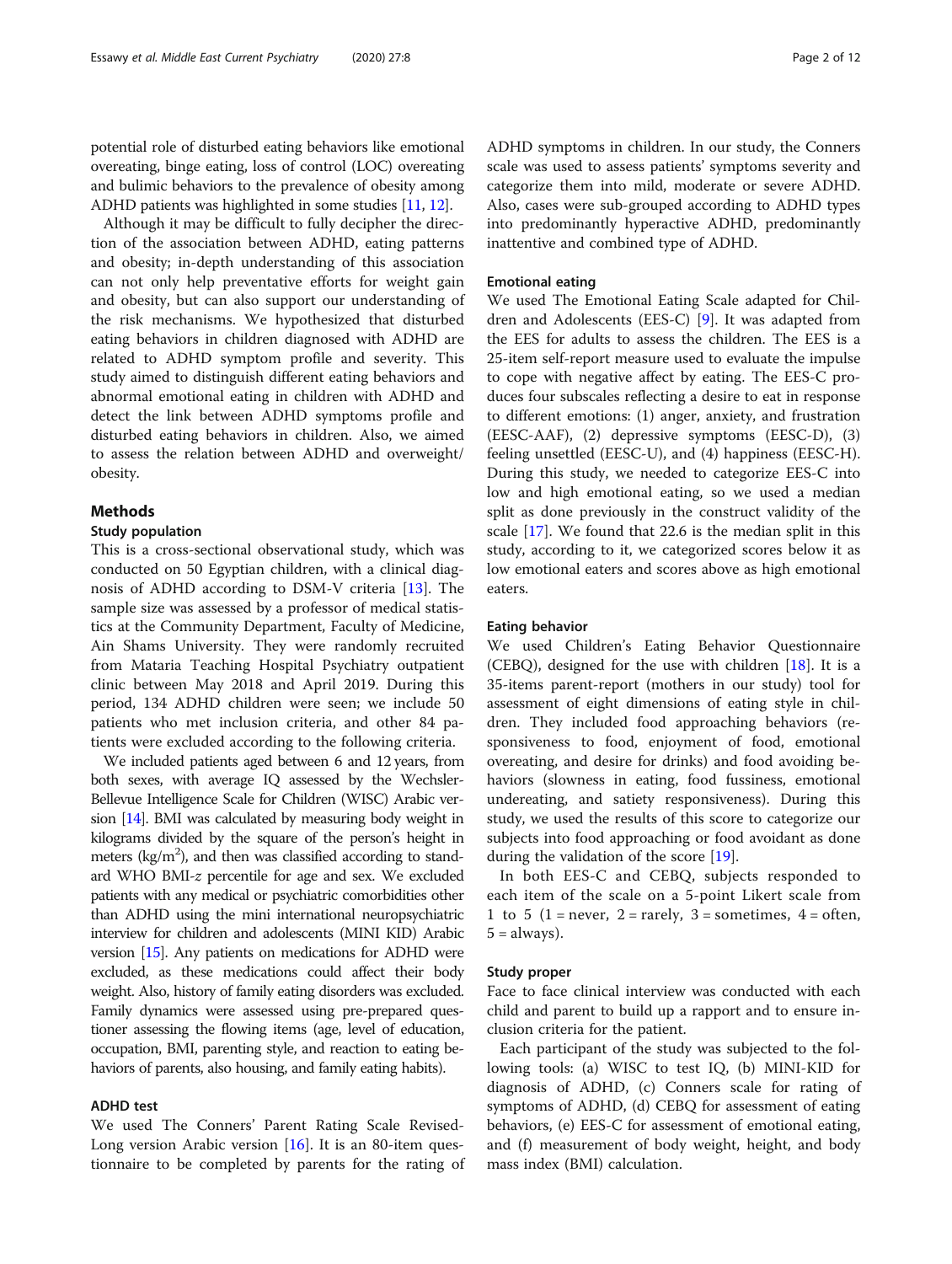## Statistical analyses

The data were summarized using mean and standard deviation (SD) for quantitative data with parametric distribution and number with percentages for qualitative data. When comparing two groups with quantitative data and parametric distribution, independent  $t$  test is used. While comparing between more than two groups, one-way analysis of variance (one-way ANOVA) was used. The chisquare test was used to compare groups according to qualitative data. Logistic regression analysis was used to assess independent risk factors for higher BMI z-scores in ADHD children. The confidence interval (CI) was set to 95% and the margin of error accepted was set to 5%, and a  $P < 0.05$  was considered statistically significant. All calculations were performed using SPSS 20.0 [\(www.SPSS.com\)](http://www.spss.com).

## Results

A description of the participants' demographics data showed that age, sex, and BMI z-scores is presented in Table 1. By categorizing our participants into subgroups according to BMI percentiles; 52% had abnormal weight, (10% underweight, 30% overweight, and 12% obese), while 48% had average weight. Also, the results of ADHD test, as global index, severity, and ADHD type are shown in Table 1. The description of

|  |                                  |  | <b>Table 1</b> A description of the participant demographic, BMI z- |  |
|--|----------------------------------|--|---------------------------------------------------------------------|--|
|  | scores, and ADHD characteristics |  |                                                                     |  |

|                            | Participant       |
|----------------------------|-------------------|
|                            | $No. = 50$        |
| Age                        |                   |
| $Mean + SD$                | $8.92 \pm 1.94$   |
| Range                      | $6 - 12$          |
| Sex                        |                   |
| Female                     | 20 (40.0%)        |
| Male                       | 30 (60.0%)        |
| BMI z-scores for age       |                   |
| $Mean + SD$                | $60.92 \pm 36.23$ |
| Range                      | $3 - 96$          |
| Conners global index total |                   |
| $Mean + SD$                | $77.68 \pm 5.37$  |
| Range                      | $68 - 86$         |
| Severity of Conners index  |                   |
| Marked                     | 36 (72.0%)        |
| Moderate                   | 14 (28.0%)        |
| ADHD type                  |                   |
| Hyperactive                | 8 (16.0%)         |
| Inattentive                | 16 (32.0%)        |
| Combined                   | 26 (52.0%)        |

SD standard deviation, BMI body mass index

multiple family dynamics to analyze their effect on our participants' BMI z-scores is summarized in Table 2.

## Assessment of both emotional eating and eating behaviors

Assessment of both emotional eating and eating behaviors showed EES-C total scores of our participants ranged 54–94 (mean SD 76.24 ± 15.34). To categorize our participants into high and low emotional eaters, we used the median split

Table 2 A description of the participants' families dynamics

|                             | Participant      |
|-----------------------------|------------------|
|                             | $No. = 50$       |
| Family meal                 |                  |
| Not present                 | 14 (28.0%)       |
| Irregular                   | 16 (32.0%)       |
| Regular                     | 20 (40.0%)       |
| Number/week                 |                  |
| $Mean \pm SD$               | $10.50 \pm 4.25$ |
| Range                       | $4 - 15$         |
| Environment                 |                  |
| Quarrelsome                 | 32 (64.0%)       |
| Harmonious                  | 18 (36.0%)       |
| Reaction to eating behavior |                  |
| Appropriate                 | 12 (24.0%)       |
| Criticism                   | 16 (32.0%)       |
| Restriction                 | 16 (32.0%)       |
| Pressure to eat             | 6 (12.0%)        |
| Housing                     |                  |
| Extended                    | 20 (40.0%)       |
| Separate                    | 30 (60.0%)       |
| Maternal education          |                  |
| Low                         | 12 (24.0%)       |
| Middle                      | 14 (28.0%)       |
| High                        | 24 (48.0%)       |
| Paternal education          |                  |
| Low                         | 14 (28.0%)       |
| Middle                      | 13 (26.0%)       |
| High                        | 23 (46.0%)       |
| Maternal occupation         |                  |
| House wife                  | 22 (44.0%)       |
| Working                     | 28 (56.0%)       |
| Paternal occupation         |                  |
| Professional                | 21 (42.0%)       |
| Laborer                     | 29 (58.0%)       |

SD standard deviation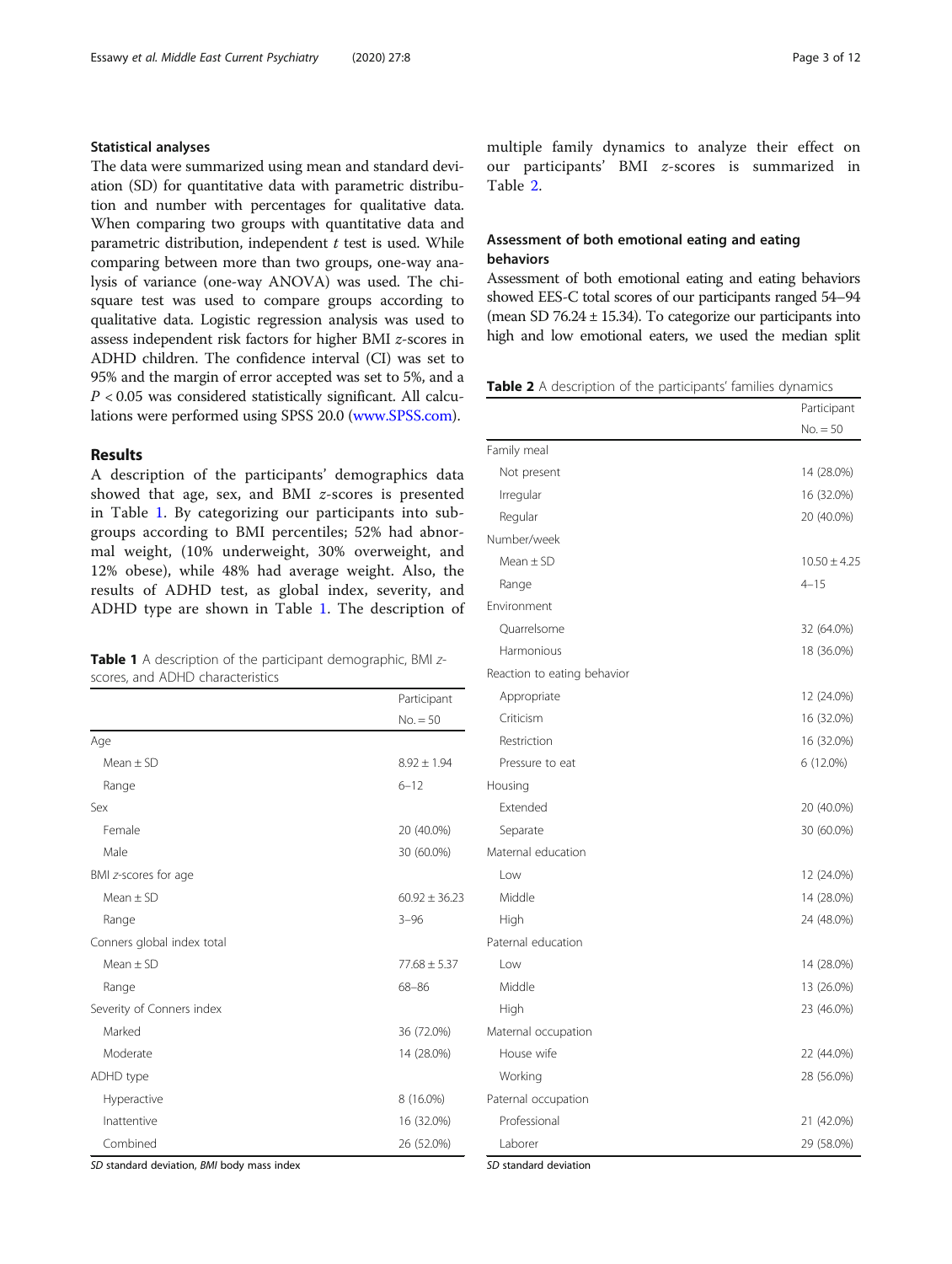<span id="page-3-0"></span>

## Correlation of BMI with both age and sex

We found that BMI percentiles increased with patient age, with high statistical significance ( $P$  value < 0.01), but not with their sex ( $P$  value > 0.05).

## Correlation of BMI with family dynamics

First, the presence of either overweight or obese family members was associated with higher BMI z-scores with

|  | <b>Table 3</b> Emotional Eating as assessed by EEC-S and Child |  |  |  |
|--|----------------------------------------------------------------|--|--|--|
|  | Eating Behavior assessed by CEBQ                               |  |  |  |

|                                                                       | Participant       |
|-----------------------------------------------------------------------|-------------------|
|                                                                       | $No. = 50$        |
| Emotional Eating as assessed by Emotional Eating Scale for Children   |                   |
| EESC-AAF                                                              |                   |
| Mean $\pm$ SD                                                         | $31.08 \pm 3.29$  |
| Range                                                                 | $25 - 39$         |
| EESC-D                                                                |                   |
| Mean $\pm$ SD                                                         | $27.16 \pm 9.87$  |
| Range                                                                 | $11 - 37$         |
| EESC-U                                                                |                   |
| $Mean + SD$                                                           | $13.60 \pm 5.61$  |
| Range                                                                 | $4 - 20$          |
| EESC-H                                                                |                   |
| Mean $\pm$ SD                                                         | $4.40 \pm 0.70$   |
| Range                                                                 | $3 - 5$           |
| EESC group                                                            |                   |
| Low EE                                                                | 16 (32.0%)        |
| High EE                                                               | 34 (68.0%)        |
| Total                                                                 |                   |
| $Mean + SD$                                                           | $76.24 \pm 15.34$ |
| Range                                                                 | 54-94             |
| Child Eating Behavior assessed by Child Eating Behavior questionnaire |                   |
| CEBQ-approach                                                         |                   |
| $Mean + SD$                                                           | $53.44 \pm 14.33$ |
| Range                                                                 | $79 - 81$         |
| CEBQ-avoid                                                            |                   |
| Mean $\pm$ SD                                                         | $58.04 \pm 17.62$ |
| Range                                                                 | $34 - 85$         |

EESC Emotional Eating Scale for Children, EESC-AAF EESC Anger, Anxiety, and Frustration, EESC-D EESC Depression, EESC-U EESC Unsettled, EESC-H EESC Happiness, CEBQ Child Eating Behavior Questionnaire

high statistical significance ( $P$  value < 0.01) as shown in Table 4. Family meals significantly affected child BMI z scores. The absence of regular family meals was found to correlate with higher BMI z-scores. Meanwhile, subjects having regular family meals had much lower BMI z-scores with a highly statistically significant difference ( $P$  value < 0.001) as shown in Table 4. Also, the reaction of family members to child eating behaviors showed a

Table 4 Relation of family dynamics with BMI z-scores

|                     | % BMI for age     |           |                      | $P$ value | Sig.      |
|---------------------|-------------------|-----------|----------------------|-----------|-----------|
|                     | $Mean \pm SD$     | Range     | value                |           |           |
| Family obesity      |                   |           |                      |           |           |
| Average             | $30.71 \pm 30.87$ | $3 - 84$  | 11.124 <sup>b</sup>  | < 0.01    | <b>HS</b> |
| Overweight          | $67.08 \pm 35.07$ | $5 - 96$  |                      |           |           |
| Obese               | $87.2 \pm 7.61$   | $75 - 95$ |                      |           |           |
| Family meal         |                   |           |                      |           |           |
| Not present         | $92.29 \pm 2.81$  | 89-96     | 24.674 <sup>b</sup>  | < 0.001   | <b>HS</b> |
| Irregular           | $70.63 \pm 29.4$  | $3 - 94$  |                      |           |           |
| Regular             | $31.2 \pm 31.04$  | $3 - 85$  |                      |           |           |
| Reaction to EB      |                   |           |                      |           |           |
| Appropriate         | $22.5 \pm 16.72$  | $10 - 55$ | 159.757 <sup>b</sup> | < 0.001   | <b>HS</b> |
| Criticism           | $91.88 \pm 3.84$  | 84-96     |                      |           |           |
| Restriction         | $80.25 \pm 12.47$ | $50 - 89$ |                      |           |           |
| Pressure to eat     | $3.67 \pm 1.03$   | $3 - 5$   |                      |           |           |
| Environment         |                   |           |                      |           |           |
| Ouarrelsome         | $79.62 \pm 23.96$ | $3 - 96$  | 6.703                | < 0.01    | <b>HS</b> |
| Harmonious          | $27.67 \pm 30.13$ | $3 - 86$  |                      |           |           |
| Housing             |                   |           |                      |           |           |
| Extended            | $79.1 \pm 22.42$  | $25 - 96$ | $3.15^a$             | < 0.01    | <b>HS</b> |
| Separate            | $48.8 \pm 38.84$  | $3 - 95$  |                      |           |           |
| Maternal education  |                   |           |                      |           |           |
| Low                 | $91.5 \pm 4.03$   | $85 - 96$ | 18.621 <sup>b</sup>  | < 0.001   | <b>HS</b> |
| Middle              | $26.43 \pm 18.34$ | $10 - 55$ |                      |           |           |
| High                | $65.75 \pm 36.91$ | $3 - 95$  |                      |           |           |
| Paternal education  |                   |           |                      |           |           |
| Low                 | $76.12 \pm 26.19$ | $10 - 92$ | $2.047^{b}$          | 0.078     | <b>NS</b> |
| Middle              | $44.3 \pm 30.78$  | $25 - 80$ |                      |           |           |
| High                | $67.51 \pm 37.81$ | $3 - 96$  |                      |           |           |
| Maternal occupation |                   |           |                      |           |           |
| House wife          | $51.73 \pm 36.36$ | $5 - 95$  | 1.616 <sup>a</sup>   | 0.113     | <b>NS</b> |
| Working             | $68.14 \pm 35.09$ | $3 - 96$  |                      |           |           |
| Paternal occupation |                   |           |                      |           |           |
| Professional        | $56.32 \pm 38.86$ | $10 - 94$ | 1.439 <sup>a</sup>   | 0.285     | <b>NS</b> |
| Laborer             | $63.25 \pm 21.9$  | $3 - 95$  |                      |           |           |

SD standard deviation, BMI body mass index, Sig. significance, HS highly significance, NS non-significance  $^{\circ}$ Independent t test

One-way ANOVA test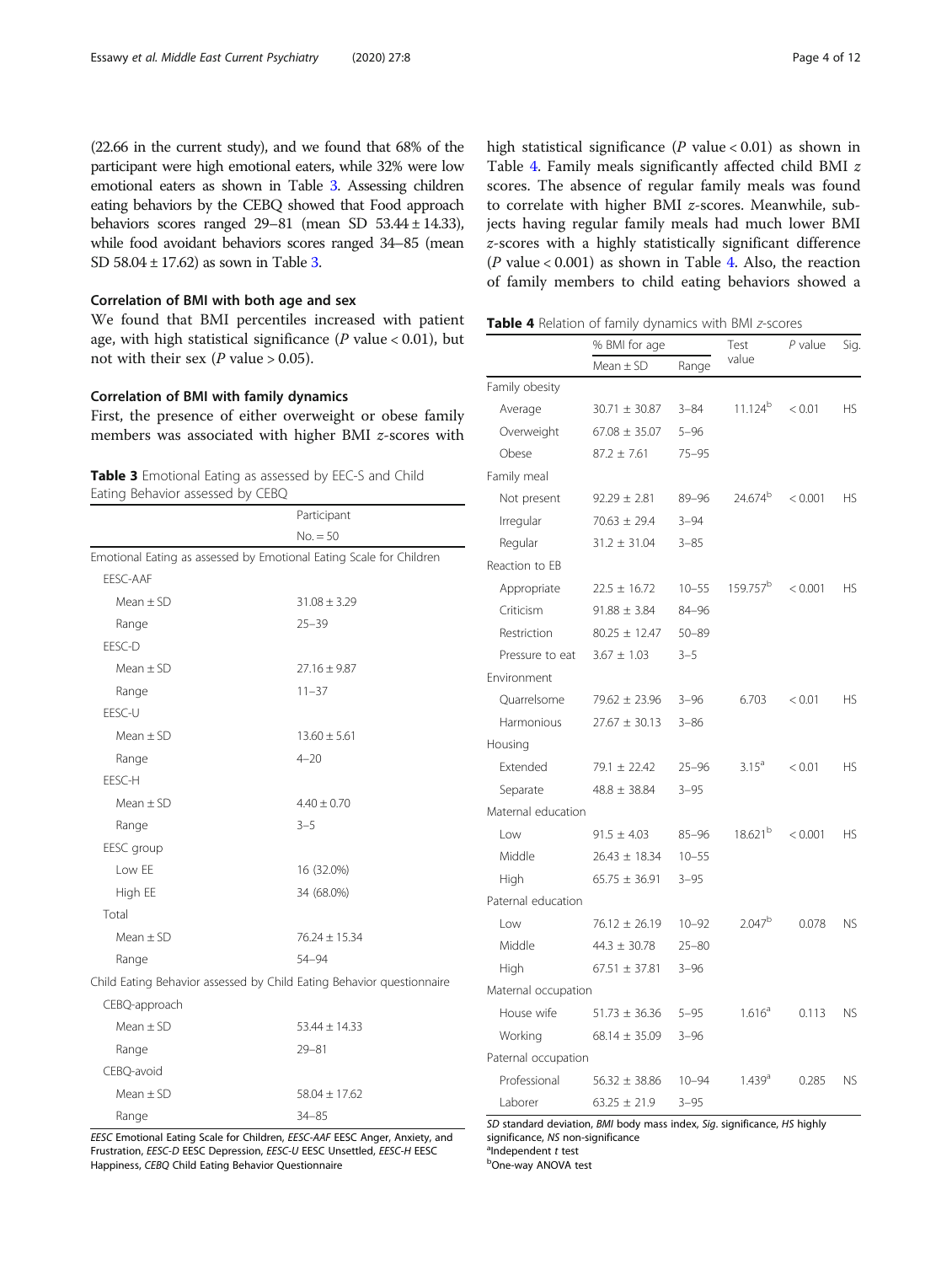highly statistically significant correlation with BMI zscores ( $P$  value < 0.001). Children who reported exposure to negative reactions to their eating behaviors like criticism had the highest BMI *z*-scores (mean SD 91.88  $\pm$ 3.84). Also, food restriction led to higher BMI z-scores (mean SD  $80.25 \pm 12.47$ ). While appropriate reactions to child eating behaviors were associated with average BMI z-scores (mean SD 22.5  $\pm$  16.72). The pressure to eat was associated with the lowest BMI z-scores (mean SD3.67  $\pm$ 1.03) as shown in Table [4.](#page-3-0) Each of home environment and family housing showed high statistical significance ( $P$  value < 0.01) in their relation with BMI  $z$ -scores, quarrelsome environment (mean SD  $79.62 \pm 23.96$ ) and was associated with higher BMI z-scores more than harmonious (mean SD 27.67 ± 30.13), also extended housing (mean SD 79.1  $\pm$  22.42) was associated with higher BMI *z*-scores more than separate housing (mean SD  $48.8 \pm 38.84$ ) as shown in Table [4.](#page-3-0) Regarding mother education, low maternal educational level (mean SD  $91.5 \pm 4.03$ ) were associated with higher BMI z-scores, while high education (mean SD  $65.75 \pm 36.91$ ) was associated with both extremities of BMI z-scores and middle level (mean SD  $26.43 \pm 18.34$ ) was associated more with average BMI with high statistical significance ( $P$  value $< 0.01$ ) as shown in Table [4.](#page-3-0) While, maternal working status, either being housewife (mean SD 51.73 ± 36.36) or working (mean SD  $68.14 \pm 35.09$ ) did not show statistical significance ( $P$  value > 0.05) in relation to BMI *z*-scores, as shown in Table [4.](#page-3-0) On the other hand, neither paternal occupation nor paternal education was statistically significant in relation to child BMI ( $P$  value  $> 0.05$ ).

## Correlation between ADHD severity, types, and BMI

We found that severity of ADHD as assessed by Conners scale was significantly related to BMI z-scores. ADHD Connors' Global index score showed a highly statistically significant correlation with BMI z-score ( $P$  value < 0.001)

| Table 5 Relation between ADHD severity, types, and BMI z-scores |  |
|-----------------------------------------------------------------|--|
|-----------------------------------------------------------------|--|

as shown in Table 5. When classifying patients according to Conners scale into severe and moderate in correlation with BMI z-scores, there was high statistical significance  $(P \text{ value} < 0.01)$  with severe type (mean SD  $74.61 \pm 31.84$ ) and moderate type (mean SD  $25.71 \pm 19.10$ ) as shown in Table 5. About ADHD type, it was found to be significantly correlated with BMI (P value< 0.05). Inattentive ADHD children had higher BMI *z* score (mean SD  $91.38 \pm 4.13$ ) than those with the combined type (mean SD  $59.31 \pm 31.18$ ), while hyperactive type (mean SD  $5.25 \pm 3.06$ ) had a negative correlation with BMI z-scores as shown in Table 5 and Fig. [1](#page-5-0).

## Correlation between children eating behaviors using CEBQ with BMI

Correlation between children eating behaviors using CEBQ with BMI showed that higher CEBQ foodapproach score were associated with higher BMI zscores, while higher CEBQ food-avoiding were associated with lower BMI z-scores. There was a highly significant positive association between CEBQ Food approach subscales scores and BMI z-scores  $(P \text{ value} < 0.01)$  as shown in Fig. [2.](#page-5-0) While there was a highly significant negative association between CEBQ food-avoiding subscales scores and BMI  $z$ -scores (P value< 0.01) as shown in Fig. [3](#page-6-0).

## Correlation between children emotional eating using EES-C and BMI

Higher total emotional eating score was associated with higher BMI z-scores in ADHD children with high statistical significance (P value <  $0.001$ ) as shown in Table [6](#page-6-0). Highly statistically significant ( $P$  value < 0. 01) positive correlation was found between high emotional eaters and BMI *z*-scores, while low emotional eaters had a negative correlation with BMI z-scores as shown in Table [6](#page-6-0) and

|                                  | ,, , ,<br>% BMI for age |                |                     | $P$ value | Sig.      |
|----------------------------------|-------------------------|----------------|---------------------|-----------|-----------|
|                                  | Mean $\pm$ SD           | Range          | Test<br>value       |           |           |
| Severity of Conners global index |                         |                |                     |           |           |
| Marked                           | $74.61 \pm 31.84$       | 3.00-96.00     | $5.363^{\circ}$     | < 0.01    | <b>HS</b> |
| Moderate                         | $25.71 \pm 19.10$       | 5.00-55.00     |                     |           |           |
| ADHD type                        |                         |                |                     |           |           |
| Hyperactive                      | $5.25 \pm 3.06$         | $3.00 - 10.00$ | 37.891 <sup>b</sup> | < 0.05    |           |
| Inattentive                      | $91.38 \pm 4.13$        | 85.00-96.00    |                     |           |           |
| Combined                         | $59.31 \pm 31.18$       | 10.00-91.00    |                     |           |           |
| Conners global index: total      |                         |                | $0.619**$           | < 0.001   | <b>HS</b> |

SD standard deviation, BMI body mass index, Sig. significance, HS highly significance, NS non-significance, S significance

\*\*Chi-square test

 $\sigma^2$ Independent t test

bOne-way ANOVA test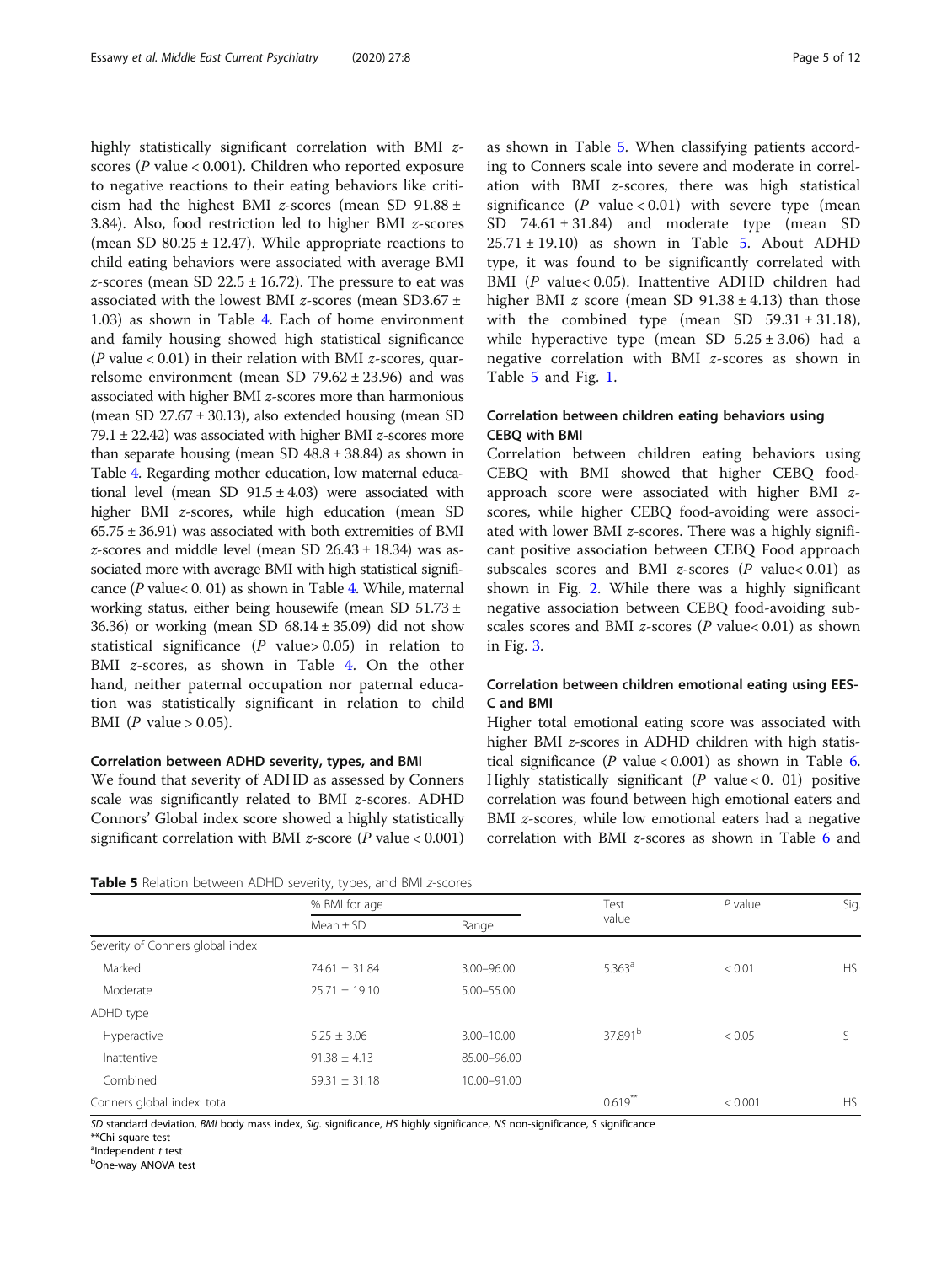<span id="page-5-0"></span>

Fig. [4](#page-7-0). Also, we found that higher scores in subscales for unsettlement (EESC-U) and for depression (EESC-D) were associated with higher BMI z-scores with high statistical significance ( $P$  value < 0. 01), also subscales for happiness (EESC-H) higher scores were associated with higher BMI z-scores with statistical significance ( $P$  value < 0. 05) as shown in Table [6](#page-6-0). Contrarily, EES-C Subscale for anger/ anxiety/frustration (EESC-AAF) was associated with lower BMI  $z$ -scores, but without statistical significance ( $P$  value> 0. 05) as shown in Table [6](#page-6-0).

## Correlation of ESS-C total score and subscales scores with ADHD subtypes

Higher EES-C total scores were found to correlate with each ADHD types with high statistical significance (P value < 0.001). Inattentive type scores ranged 84–94 (mean SD  $88.50 \pm 3.14$ ), combined type ranged  $54-91$  (mean SD  $75.31 \pm 14.50$ , while hyperactive type ranged only  $54-56$ (mean SD  $54.75 \pm 0.89$  $54.75 \pm 0.89$  $54.75 \pm 0.89$  $54.75 \pm 0.89$ ) as shown in Table 7 and Fig. 5. Also, correlation with high EE, low EE scores with ADHD types showed statistical significance ( $P$  value < 0.05), with

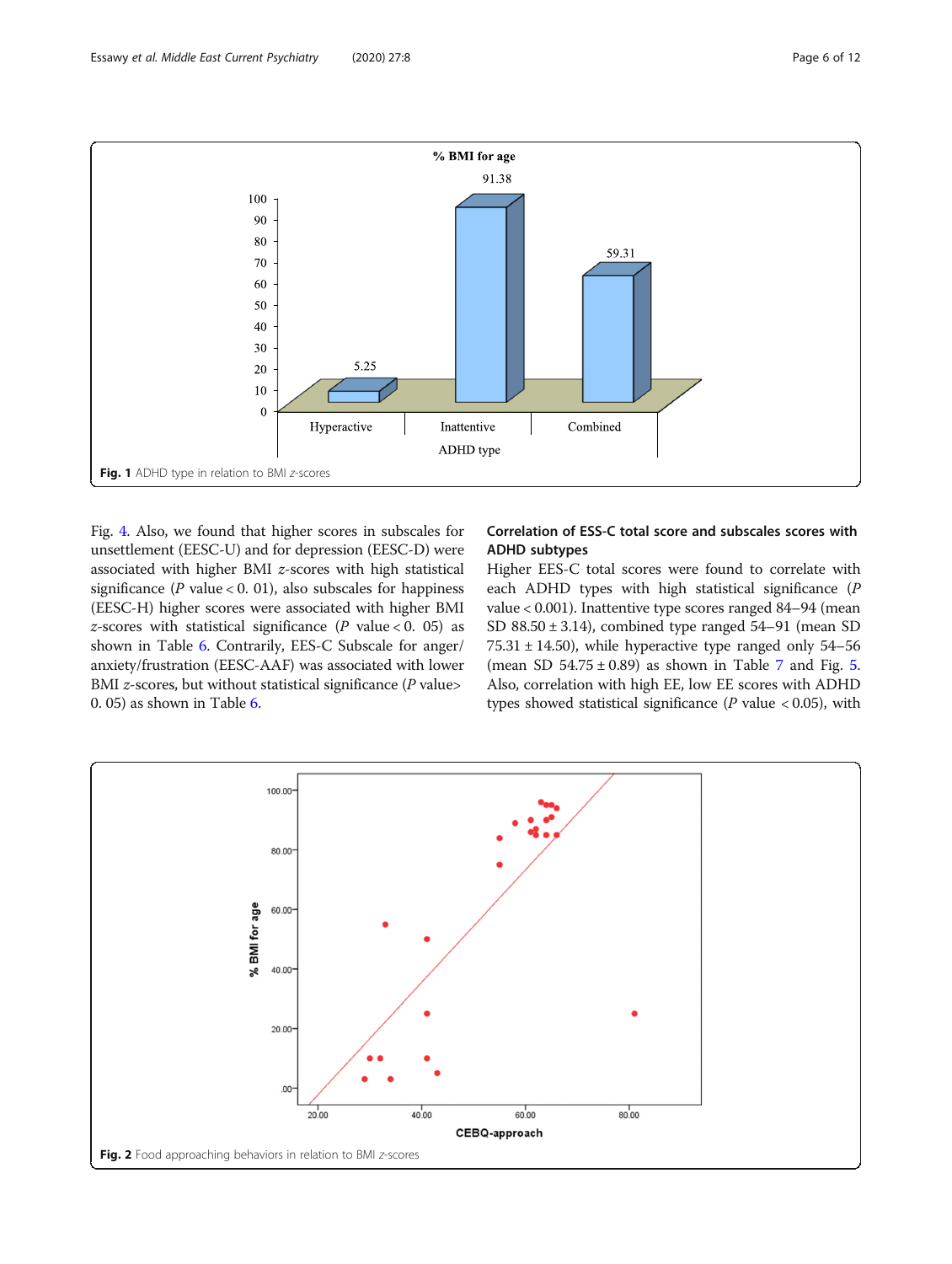<span id="page-6-0"></span>

higher high EE in inattentive type (87.5%), then combined (65.4%) and the least was hyperactive (37.5%), while higher low EE was in hyperactive (62.5%), then combined (34.6%) and the least was inattentive (12.5%). Correlation of ADHD type to EES-C subscales showed that in EESC-AAF subscale scores combined type scores the highest, then inattentive type and the lowest was hyperactive type as shown in Table [7.](#page-8-0) EESC-D subscale scores were highest in inattentive type and then combined type, while the hyperactive type was the lowest as shown in Table [7](#page-8-0). EESC-U subscale scores were found to be the highest in inattentive type, then combined type, and lowest in hyperactive type the lowest as shown in Table [7.](#page-8-0) EESC-H subscale scores were the highest in inattentive type, than

Table 6 EES-C scores relation with BMI z-scores

|             | % BMI for age |           |           |  |  |
|-------------|---------------|-----------|-----------|--|--|
|             | R             | $P$ value | Sin       |  |  |
| EESC-AAF    | $-0.056$      | 0.702     | <b>NS</b> |  |  |
| EESC-D      | $0.781$ **    | < 0.01    | <b>HS</b> |  |  |
| EESC-U      | $0.874***$    | < 0.01    | <b>HS</b> |  |  |
| EESC-H      | $0.628$ **    | < 0.05    | S         |  |  |
| Low EE      | $-13.366^a$   | < 0.001   | <b>HS</b> |  |  |
| High EE     |               |           |           |  |  |
| Total EES-C | 0.804         | < 0.001   | HS.       |  |  |

EESC Emotional Eating Scale for Children, EESC-AAF EESC Anger, Anxiety, and Frustration, EESC-D EESC Depression, EESC-U EESC Unsettled, EESC-H EESC Happiness, Low EE low emotional eating, High EE high emotional eating, Sig. significance, HS highly significance, NS non-significance, S significance \*\*Chi-square test

<sup>a</sup>Independent t test

combined type, while hyperactive type had the lowest scores as shown in Table [7.](#page-8-0)

## Correlation of CEBQ-approach, CEBQ-avoid, and ADHD subtypes

Higher CEBQ-approach scores were found to correlate with each ADHD types with high statistical significance (P value  $< 0.01$ ). Inattentive type scores ranged  $61-66$ (mean SD  $63.50 \pm 1.71$ ), combined type ranged  $32-81$ (mean SD  $53.23 \pm 14.32$ ), while hyperactive type ranged only 29–43 (mean SD  $34.00 \pm 5.90$ ) as shown in Table [7](#page-8-0) and Fig. [6](#page-9-0). Also, higher CEBQ-avoid scores were found to correlate with each ADHD types with high statistical significance ( $P$  value < 0.001). However, hyperactive type scores ranged  $75-84$  (mean SD  $80.50 \pm 3.74$ ), combined type ranged  $34-85$  (mean SD  $59.15 \pm 17.83$ ), while inattentive type ranged only  $43-51$  (mean SD  $45.00 \pm 5.01$ ) as shown in Table [7](#page-8-0) and Fig. [6](#page-9-0).

#### Independent risk for increase BMI in patients with ADHD

By using multivariate linear regression analysis, different items assessed in this study were examined to detect independent risk for increase BMI. These items included emotional eating assessed by Emotional Eating Scale for Children (EES-S) total score and each subscale scores (EESC-D, EESC-U, and EESC-AAF), eating behavior assessed by Child Eating Behavior Questionnaire (CEBQ) two subscales (food approach and food avoidant) and ADHD severity assessed by Conners global index score. This analysis revealed that only higher emotional eating detected by higher total EES-C, not its subscales, could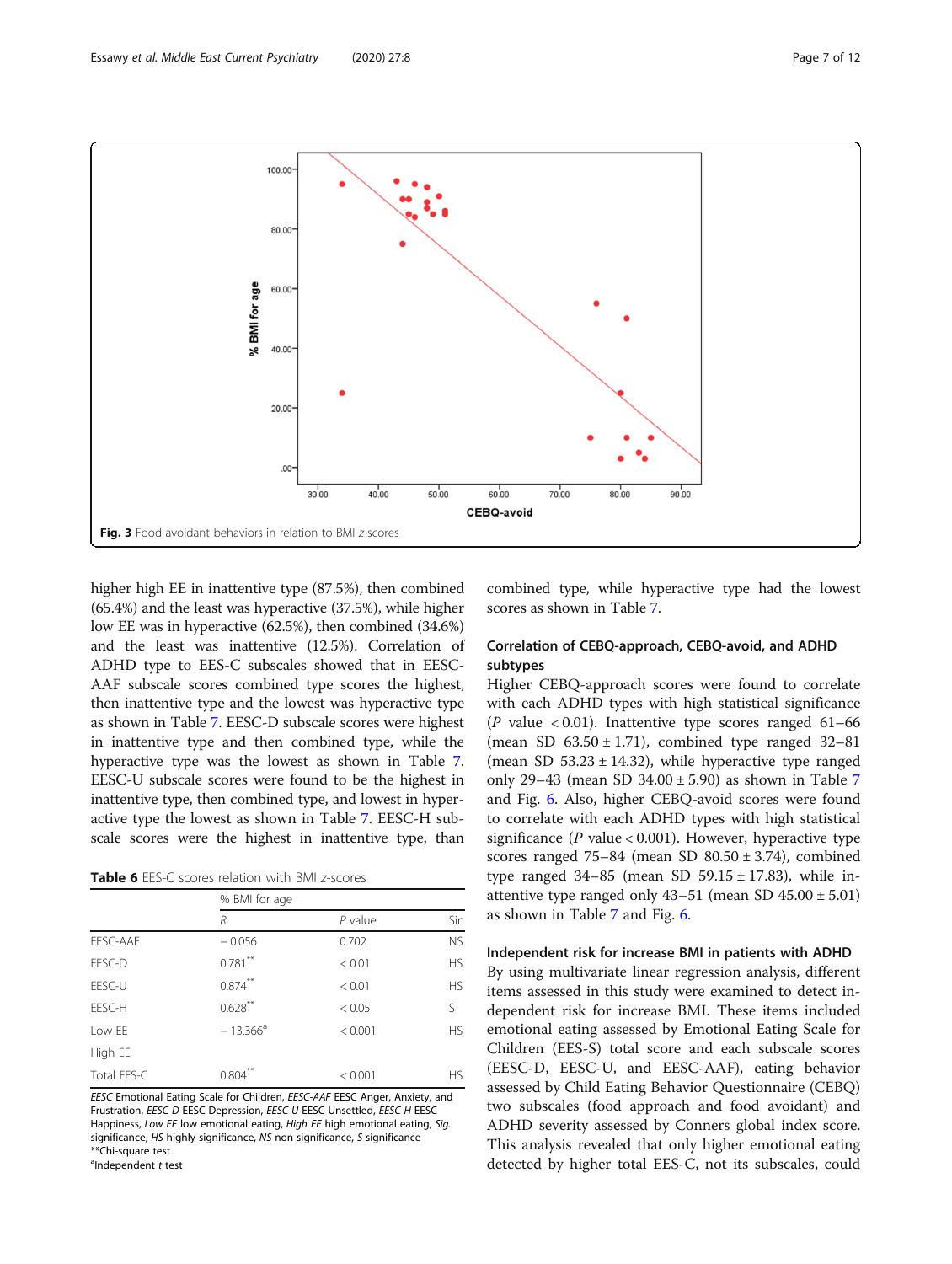<span id="page-7-0"></span>

be used to predict higher BMI z-scores in ADHD children with high statistical significance ( $P$  value < 0.01), while eating behavior and ADHD severity were not found significant.

## **Discussion**

To the best of our knowledge, the present study is the first to specifically investigate the relationship between eating behaviors and ADHD symptoms in a sample of ADHD Egyptian children. Even though eating disorders have been demonstrated to be a significant mediating factor in the relation between ADHD and overweight/ obesity in adults and adolescents, very limited evidence is available when it comes to children.

Our findings are consistent with the previous studies which have related ADHD symptoms to food approach behaviors in adults. Current literature supports that adults with ADHD show a higher prevalence of abnormal eating behaviors such as binge eating in [[20](#page-11-0)–[22](#page-11-0)]. Also, our findings are consistent with few populationbased studies which support the presence of an association between disturbed eating patterns and ADHD symptoms in children [[23](#page-11-0)–[26](#page-11-0)].

In this study, there is a higher percentage of abnormal BMI *z*-scores in ADHD children more than population studies, which was also reported in other previous crosssectional studies in children [\[23](#page-11-0)] and in another two co-hort studies [[24](#page-11-0), [26](#page-11-0)]. However, another cross-sectional study done on non-clinical samples had found no association between ADHD and BMI in children [\[25\]](#page-11-0). Contrarily, two studies found that patients with ADHD who were medicated, especially methylphenidate, had lower odds of obesity compared to patients without ADHD [[26,](#page-11-0) [27](#page-11-0)]. This finding was confirmed by a meta-analysis, which showed that individuals medicated for ADHD were not at higher risk of obesity, signifying that ADHD pharmacological treatment might exert a protective action on the risk of obesity development [\[28\]](#page-11-0).

To our knowledge, only three previous studies had investigated the association between ADHD and emotional eating in children [\[24](#page-11-0)–[26\]](#page-11-0). We found that ADHD positively contributed to emotional eating. ADHD children were more high emotional eaters using EES score. These results concord with results from the cross-sectional study by Tong and colleagues and the cohort study by Leventakou and colleagues [[24\]](#page-11-0), who concluded that there was a noteworthy positive link between emotional overeating and ADHD symptoms.

Analysis of our data showed that higher Conners global index was associated with higher BMI z-score in ADHD children. These results concord with the results from two different studies conducted on preschool children and school-aged children [\[29](#page-11-0), [30\]](#page-11-0). On the other hand, another recent population-based study found no significant relation between ADHD severity and BMI z-score although it concluded that ADHD upsurge the hazard of abnormal eating in children [[25\]](#page-11-0). Regarding ADHD subtypes and symptom severity and their relation to BMI, we found a positive association of severity of inattentive and, to a lesser extent, combined type with higher BMI z-scores, whereas there was a negative relation with hyperactive scores. These results agreed with results from other previous studies [[30,](#page-11-0) [31](#page-11-0)], whereas other studies found no correlation between BMI z-scores and inattention or hyperactivity/impulsivity symptoms [[32](#page-11-0), [33](#page-11-0)].

The current study revealed that there was a highly significant positive association between CEBQ-food approach scores and BMI z-scores, while CEBQ-food avoiding scores were associated negatively with BMI z-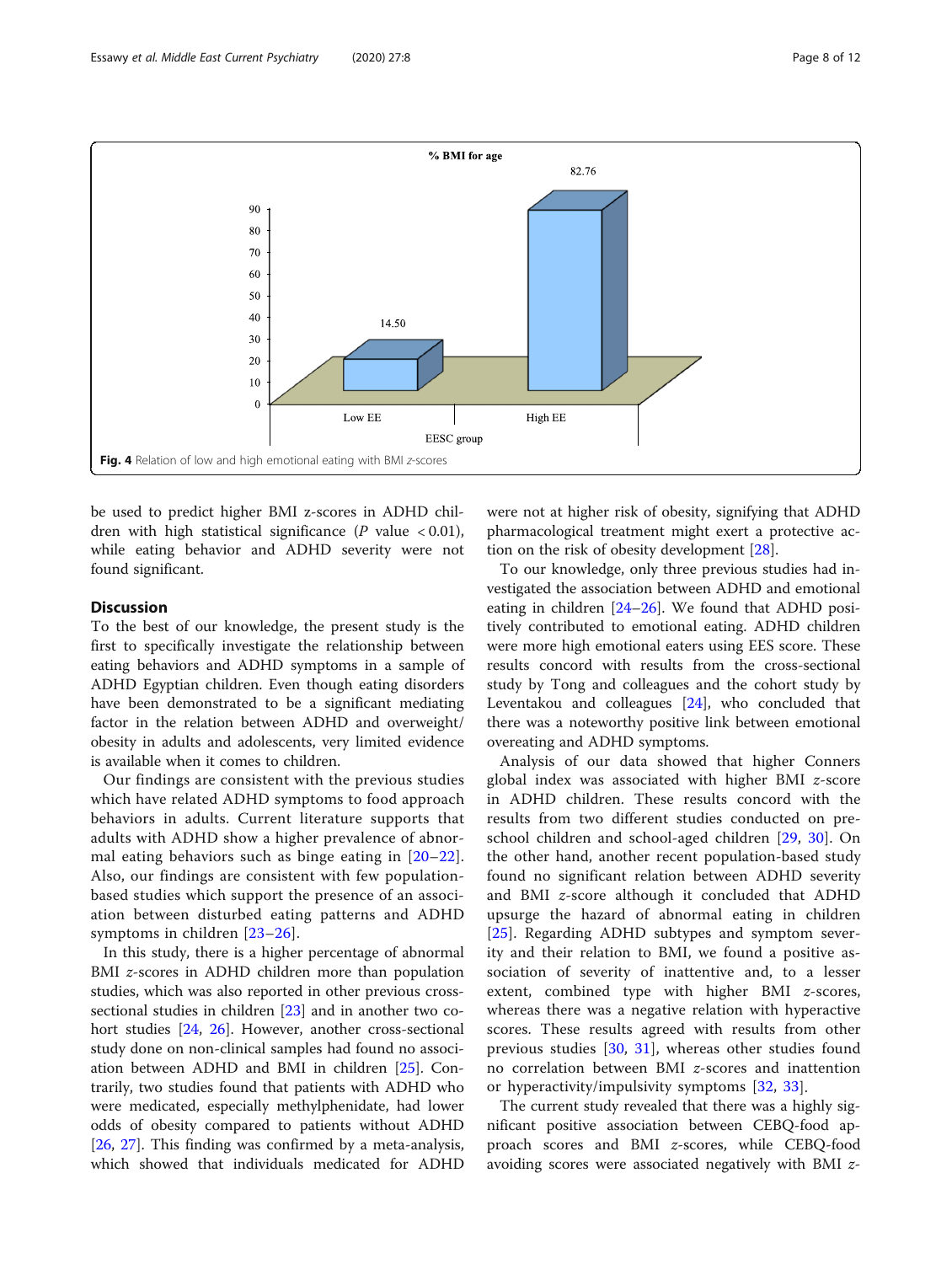<span id="page-8-0"></span>

|  |  |  |  |  |  |  |  |  |  | Table 7 Relation between emotional eating and child eating behavior and types of ADHD |  |
|--|--|--|--|--|--|--|--|--|--|---------------------------------------------------------------------------------------|--|
|--|--|--|--|--|--|--|--|--|--|---------------------------------------------------------------------------------------|--|

|               | Hyperactive      | Inattentive                                                           | 2 L<br>Combined   | Test                | $P$ value | Sig.      |
|---------------|------------------|-----------------------------------------------------------------------|-------------------|---------------------|-----------|-----------|
|               | $No. = 8$        | $No. = 16$                                                            | $No. = 26$        | value               |           |           |
|               |                  | Relation between Emotional Eating assessed by EES-C and types of ADHD |                   |                     |           |           |
| EESC-AAF      |                  |                                                                       |                   |                     |           |           |
| Mean $\pm$ SD | $28.00 \pm 2.00$ | $30.00 \pm 3.10$                                                      | $32.69 \pm 2.81$  | 10.311 <sup>b</sup> | < 0.05    | S         |
| Range         | $25 - 30$        | $25 - 33$                                                             | $27 - 39$         |                     |           |           |
| EESC-D        |                  |                                                                       |                   |                     |           |           |
| $Mean \pm SD$ | $16.25 \pm 1.75$ | $35.63 \pm 0.89$                                                      | $25.31 \pm 10.11$ | 19.877 <sup>b</sup> | < 0.01    | <b>HS</b> |
| Range         | $15 - 19$        | $35 - 37$                                                             | $11 - 36$         |                     |           |           |
| EESC-U        |                  |                                                                       |                   |                     |           |           |
| Mean $\pm$ SD | $6.50 \pm 1.60$  | $18.13 \pm 1.41$                                                      | $13.00 \pm 5.48$  | 21.752 <sup>b</sup> | < 0.01    | <b>HS</b> |
| Range         | $4 - 8$          | $15 - 20$                                                             | $6 - 19$          |                     |           |           |
| EESC-H        |                  |                                                                       |                   |                     |           |           |
| $Mean \pm SD$ | $4.00 \pm 0.00$  | $4.75 \pm 0.68$                                                       | $4.31 \pm 0.74$   | 3.961 <sup>b</sup>  | > 0.05    | <b>NS</b> |
| Range         | $4 - 4$          | $3 - 5$                                                               | $3 - 5$           |                     |           |           |
| Total         |                  |                                                                       |                   |                     |           |           |
| $Mean \pm SD$ | $54.75 \pm 0.89$ | $88.50 \pm 3.14$                                                      | 75.31 ± 14.50     | 26.588 <sup>b</sup> | < 0.001   | HS        |
| Range         | $54 - 56$        | 84-94                                                                 | $54 - 91$         |                     |           |           |
| EESC group    |                  |                                                                       |                   |                     |           |           |
| Low EE        | 5 (62.5%)        | 2(12.5%)                                                              | 9(34.6%)          | 6.298 <sup>a</sup>  | < 0.05    | S         |
| High EE       | 3 (37.5%)        | 14 (87.5%)                                                            | 17 (65.4%)        |                     |           |           |
|               |                  | Relation between Eating Behaviors assessed by CEBQ and types of ADHD  |                   |                     |           |           |
| CEBQ-approach |                  |                                                                       |                   |                     |           |           |
| Mean $\pm$ SD | $34.00 \pm 5.90$ | $63.50 \pm 1.71$                                                      | $53.23 \pm 14.32$ | 20.147              | < 0.01    | <b>HS</b> |
| Range         | $29 - 43$        | $61 - 66$                                                             | $32 - 81$         |                     |           |           |
| CEBQ-avoid    |                  |                                                                       |                   |                     |           |           |
| $Mean \pm SD$ | $80.50 \pm 3.74$ | $45.00 \pm 5.01$                                                      | $59.15 \pm 17.83$ | 18.935              | < 0.001   | <b>HS</b> |
| Range         | $75 - 84$        | $34 - 51$                                                             | $34 - 85$         |                     |           |           |

EESC Emotional Eating Scale for Children, EESC-AAF EESC Anger, Anxiety and Frustration, EESC-D EESC Depression, EESC-U EESC Unsettled, EESC-H EESC Happiness, CEBQ Child Eating Behavior Questionnaire, Sig. significance, HS highly significance, NS non-significance, S significance

<sup>a</sup>Chi-square test

<sup>b</sup>One-way ANOVA test

scores in ADHD children. This agreed with results from most of the literature [[24](#page-11-0), [34,](#page-11-0) [35\]](#page-11-0). Moreover, a recent systematic review, conducted by Kaisari and his colleagues, concluded the same results across the life span in ADHD patients [[36](#page-11-0)]. Our findings indicated that higher total Emotional Eating score was associated with higher BMI z-scores in ADHD children; moreover, high emotional eaters had a positive correlation with BMI zscores, while low emotional eaters had a negative correlation with BMI z-scores. This agreed with the only two studies examined the relationship between emotional eating and BMI z-scores in ADHD children [\[24,](#page-11-0) [25](#page-11-0)]. Correlation between EES-C subscales and BMI z-scores showed that higher subscale for depression (EESC-D) and unsettlement (EESC-U) were associated with higher BMI z-scores. Contrarily, the EES-C subscale for anger/

anxiety/frustration (EESC-AAF) was associated with lower BMI z-scores. This agreed with results from Tong and his colleagues who found that ADHD significantly contributed to depression, and depression directly predicted emotional overeating [[25\]](#page-11-0).

We used multivariate linear regression analysis for the detection of higher BMI z-scores in ADHD children. Different items assessed in this study, as emotional eating assessed by Emotional Eating Scale for Children (EES-S) total score and each subscale scores (EESC-D, EESC-U, and EESC-AAF), eating behavior assessed by Child Eating Behavior Questionnaire (CEBQ) two subscales (Food approach and food avoidant) and ADHD severity assessed by Conners global index score were analyzed. This analysis revealed that only higher emotional eating detected by higher total EES-C, not its subscales could be used to predict higher BMI z-scores in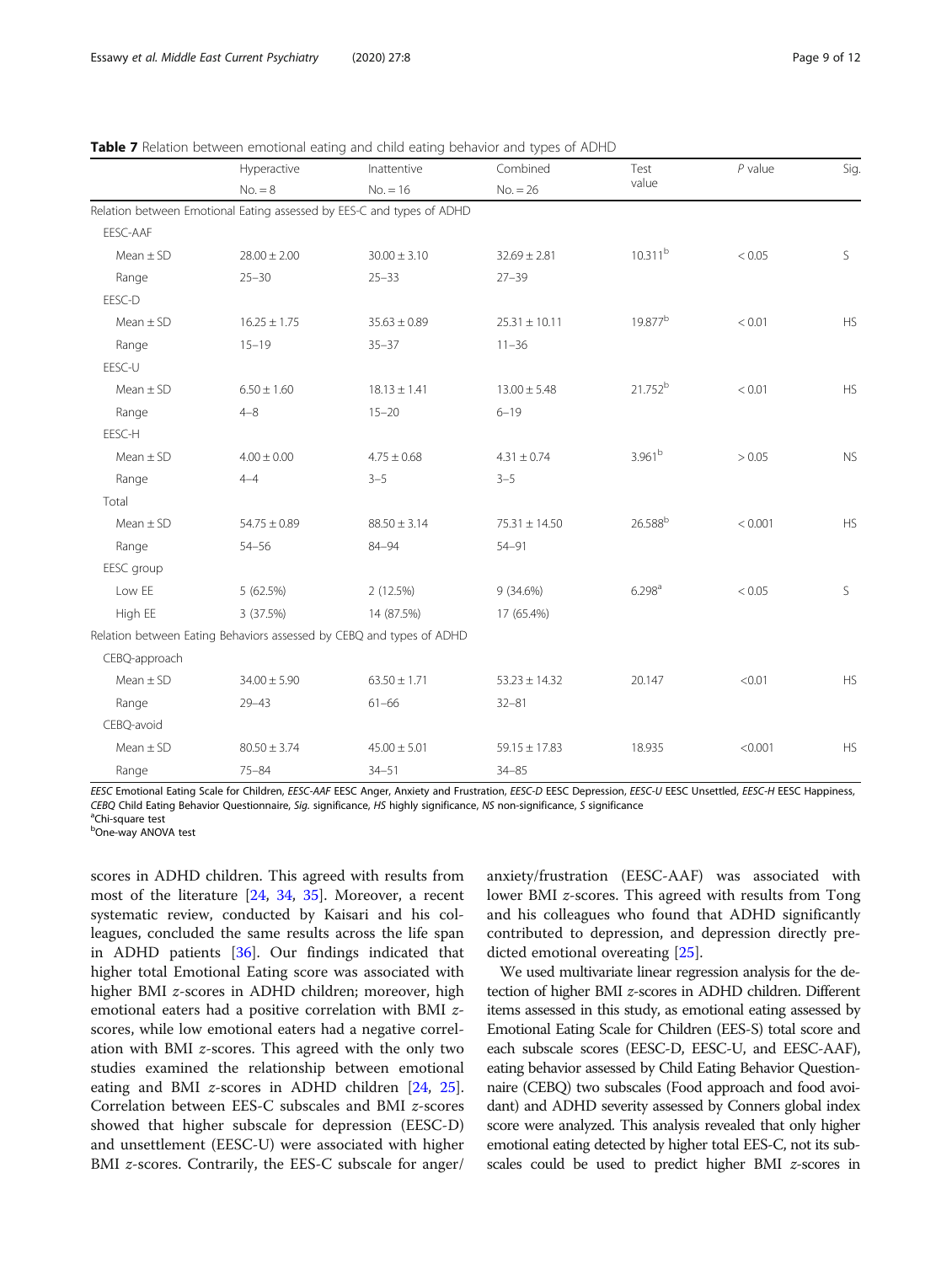<span id="page-9-0"></span>

ADHD children while eating behavior and ADHD severity were not found significant in this study.

We found that ADHD children with abnormal weight (either overweight or underweight) were more than the average population of the same age. Since the risk of obesity increases in people with ADHD from childhood to adulthood, a recently published review study tried to explain their comorbidity. It found that both disorders share familial risk factors as family environment and pleiotropic genes. Besides, genes that contribute to the comorbidity of ADHD and obesity may cause deficits in executive functions, which may act as a common neuropsychological pathway of both disorders. Also, prenatal environmental factors could play a key role in the

development of neuropsychological characteristics associated with ADHD, and of subsequent obesity [[37\]](#page-11-0).

Adjustment for other risk factors suggests that ADHD is a specific risk factor for eating pathology. Searching for the mechanism for that, a systematic review analysis found that dysfunctions in the dopamine pathways of the brain have been found among both individuals who are obese and individuals with ADHD. Besides that, individuals who have ADHD symptoms and carry genetic profiles associated with greater dopamine activation in brain reward areas are more likely to engage in overeating behaviors, such as binge and emotional eating [[36\]](#page-11-0).

ADHD severity was associated with higher BMI zscores, mostly in inattentive type and to a lesser extent

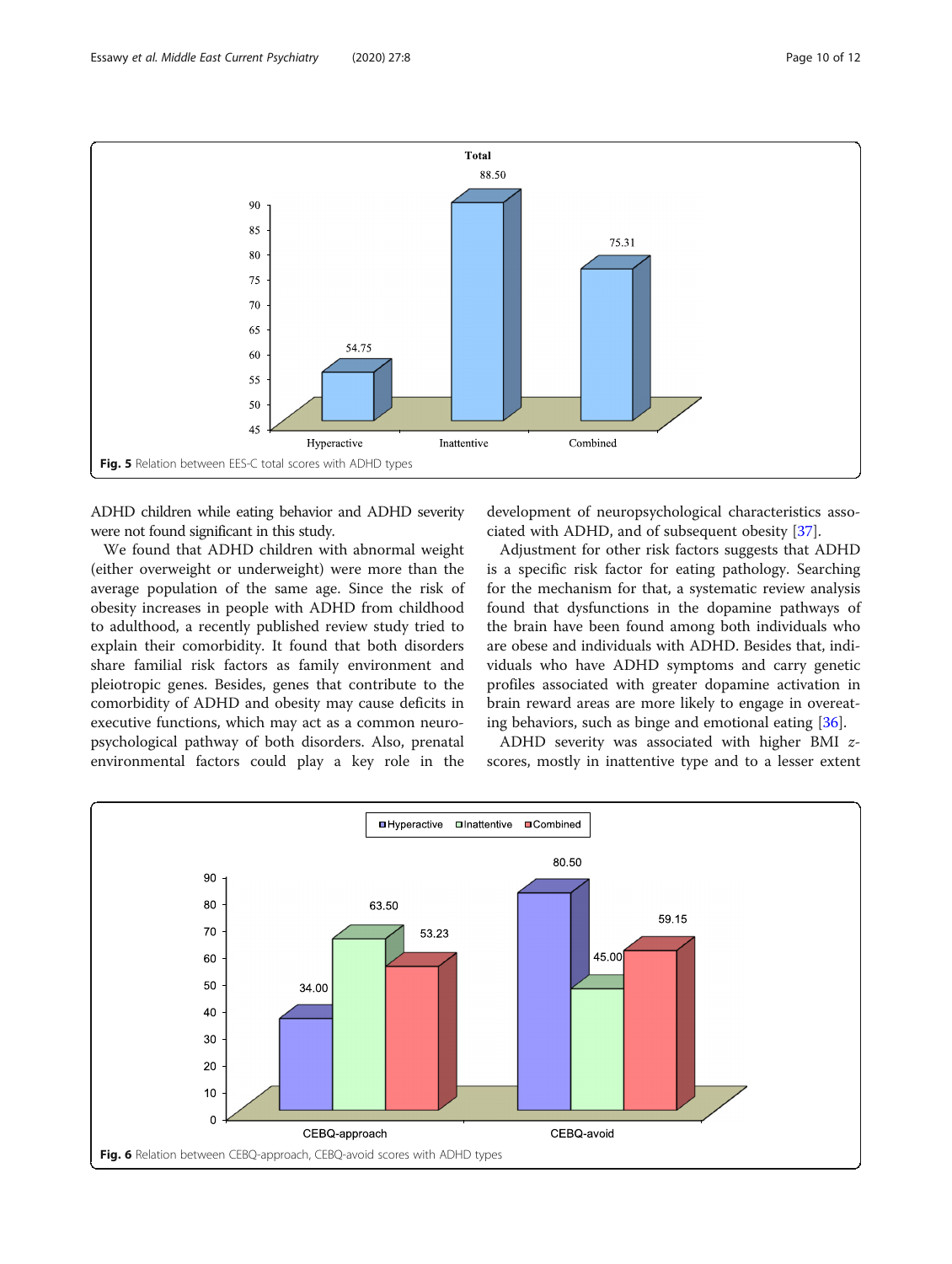with combined type, while hyperactive type was associated with less BMI z-scores. Deficient inhibitory control could reinforce abnormal eating behaviors that, in turn, would increase the likelihood of obesity. Inattention and poor planning might cause difficulties in adhering to regular eating patterns and dietary regimens; additionally, a lack of attention may be associated with a lack of awareness of food intake [\[38](#page-11-0)]. Another important factor is the hyperactive physical component of ADHD, as motor overactivity, that would intuitively be considered to decrease, rather than increase, the risk of obesity; assuming that it increases energy expenditure and weight loss. A previous study had showed that ADHD (predominantly inattentive type) children were 57% less likely to meet recommended levels of physical activity than controls [\[39\]](#page-11-0).

ADHD children showed a positive association between CEBQ food-approach behaviors and BMI z-score, while CEBQ food-avoidant behaviors were associated negatively. Also, correlation of EES-C score and BMI z-scores in ADHD children revealed that there was a positive correlation between BMI z and EES-C total scores, as most of ADHD children with high EES have higher BMI-z, and vice versa.

Regarding ADHD types and their relation with EES-C, there were higher EES-C scores among both inattentive and combined types, but not among the hyperactive type. A speculated mechanism to explain this association is that children with ADHD may face more stress and negative emotions which increase the risk of emotional eating behaviors as a maladaptive coping mechanism as individuals involve in emotional eating mostly when they are experiencing difficulty in coping with negative emotions. Emotional eating is associated with a range of psychological problems, such as low self-esteem and feelings of inadequacy, social anxiety, and mood disorders. Children with ADHD often suffer from low social recognition, problematic peer relationship, poor academic achievement, and high concurrence with mood disorders, which may contribute to emotional eating [[25\]](#page-11-0). There are many limitations to our study, as it was limited by the sample size; thus, caution should be exercised in the generalization of the results of this study, and more research should be carried out on larger samples to replicate these results. Another limitation of our study was that it was cross-sectional in nature, and although it helped identify associations, it was difficult to infer causality in relationships. A longitudinal study would help answer many questions in this area.

## Conclusion

This study is to evidence that there is a relation between ADHD severity and type and disturbed eating behaviors.

Disturbed eating is one of the problems associated with ADHD and can cause more comorbidities in ADHD children compared to their peers like overweight and obesity. ADHD type and severity are positively related to BMI and hence overweight/obesity as revealed in our study. Moreover, food approach eating behaviors such as food responsiveness and emotional overeating are associated with an increase of abnormal weight status in ADHD children. The early recognition of abnormal emotional eating and eating behaviors can provide an avenue for intervention and thus lead to the more effective management of ADHD symptoms in early childhood and can help in the prevention of other adverse outcomes that may occur, such as obesity. Moreover, our findings add to the existing literature on the overlap between eating behaviors and ADHD, and future studies should aim to understand the biological basis of this overlap.

#### Abbreviations

ADHD: Attention-deficit hyperactivity disorder; BMI: Body mass index; CEBQ: Children's Eating Behavior Questionnaire; DSM-V: Diagnostic and Statistical Manual of Mental Disorders 5th edition; ESS-C: Emotional Eating scale adapted for children

#### Acknowledgements

The authors thank all parents and patients as well as colleagues involved in the medical care of our patients.

#### Authors' contributions

HE conceived and designed the study. AZ collected, analyzed, and interpreted the data. MK wrote the first draft of the manuscript, and AA revised wrote the final manuscript. All authors agreed with the results and conclusions of this article. All authors read and approved the final manuscript.

#### Funding

This research did not receive any specific grant from funding agencies in the public, commercial, or not-for-profit sectors.

#### Availability of data and materials

All data and materials are available.

#### Ethics approval and consent to participate

The study was approved by the Ethics Committee of the Institute of Psychiatry, Ain Shams University. Unfortunately, due to technical issues in our institutional IT system, our ethical committee reference number cannot be retrieved at the moment. However, we would be happy to supply a signed letter from our head of institution explaining that this research has been previously approved.

The child and the parent agreed to participate in the research, after receiving detailed information about the research. Written informed consent for participation in the study was obtained from parents.

#### Consent for publication

All authors have approved the manuscript for publication.

#### Competing interests

The authors declare that they have no competing interests.

#### Author details

<sup>1</sup>The Okasha Institute of Psychiatry, Ain Shams University, Ain Shams University Hospitals [Eldemerdash], 22 Dair El Malak, El Abassia, Cairo, Egypt. 2 Neuropsychiatry Department, Mataria Teaching Hospital, GOTHI, 2nd Floor, Mataria Teaching Hospital, 7 Taha Kandil St., Mataria, Cairo, Egypt.